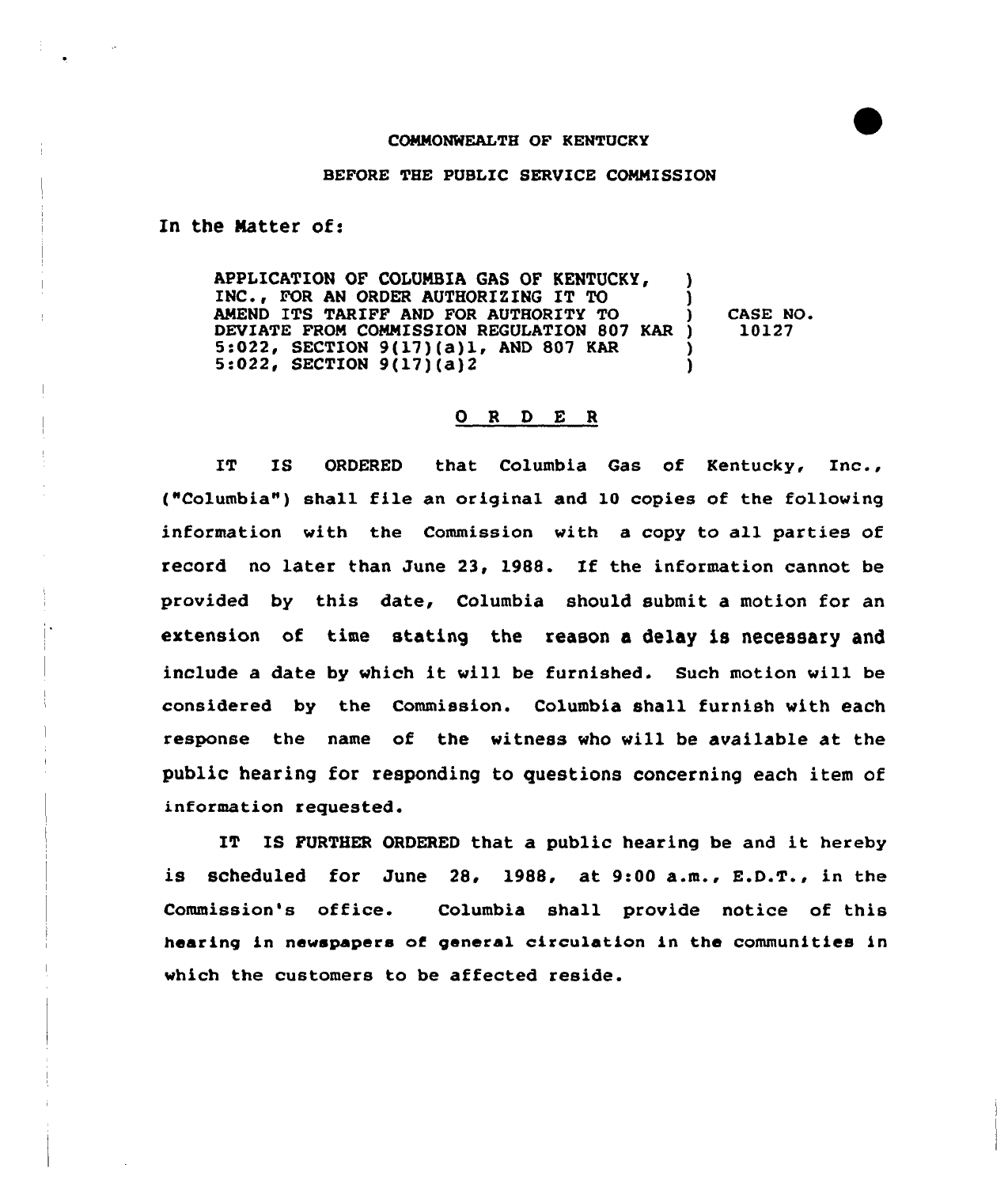1. With reference to Item Nos. 1(a) and (b) of the Commission's Information Request No. 2, provide the following information:

a. Provide the analyses requested therein under the assumption that Columbia is denied a deviation from 807 KAR 5:022, Section 9(17)(a)1, and is required to install curb boxes and curb valves in accordance with Public Service Commission Regulations.

b. Provide the calculations supporting the analyses requested in (a) above.

c. Provide <sup>a</sup> narrative thoroughly explaining the analyses and calculations and state and discuss all assumptions and projections used in preparing the analyses.

2. With reference to Item Nos. 4(a) through (c) of the Commission's Information Request No. 2, provide the following information:

a. Provide the journal entries requested therein under the assumption that Columbia is denied a deviation from 807 KAR 5:022, Section 9(17)(a)1. The journal entries should be in good form, and debit and credit entries should be easily ascertainable.

b. Provide a narrative explanation of why Columbia believes the entries provided in response to (a) above reflect proper accounting for this program in accordance with the Uniform System of Accounts.

3. Explain Columbia's liability for damages to a customer and customer's properties in the event of an accident resulting from a service line owned by Columbia.

 $-2-$